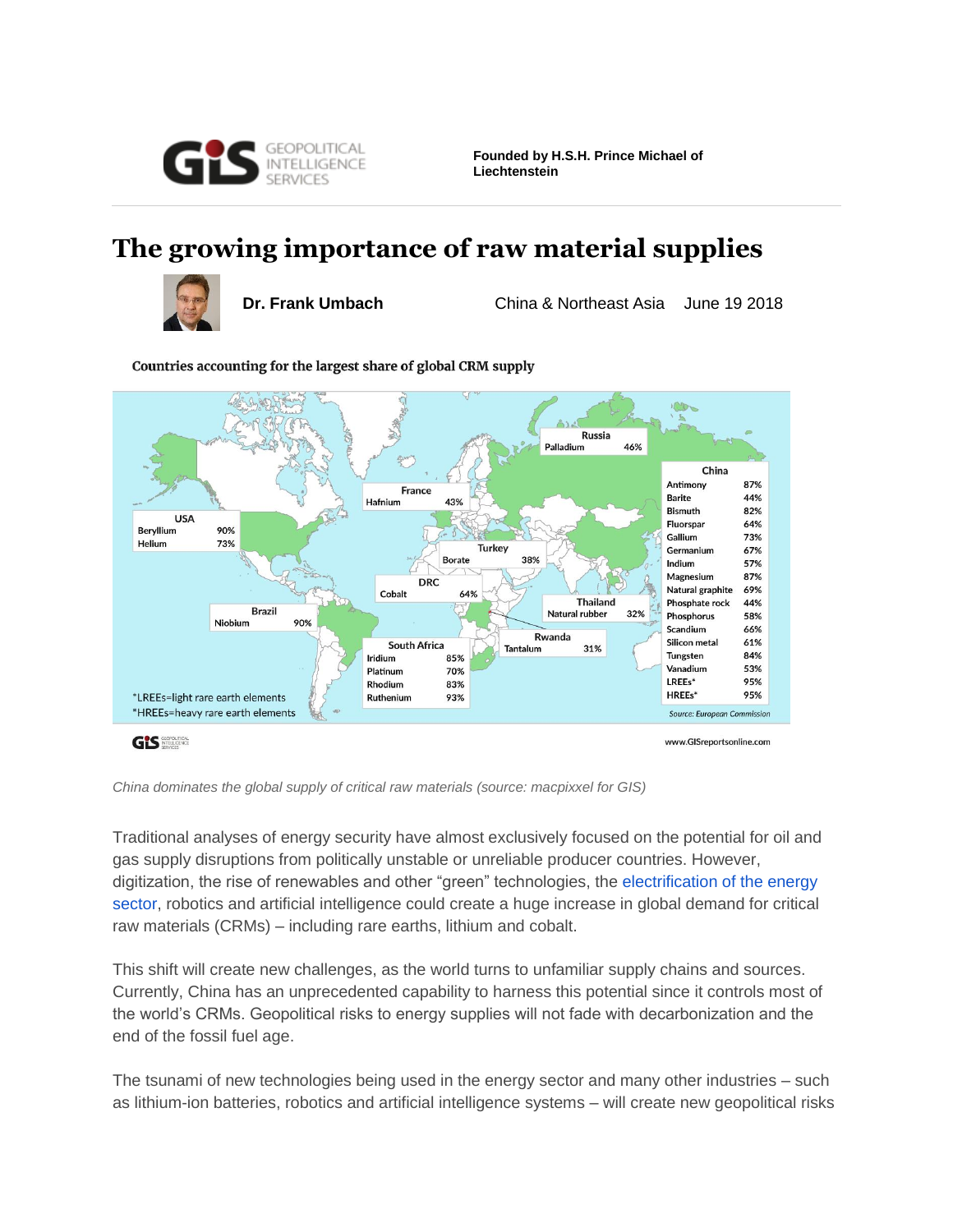since they are dependent on a stable supply of CRMs. In this regard, China matters not only as the world's largest market for electric vehicles but also as the largest lithium-ion battery producer (59 percent of global production in 2018, predicted to rise to 73 percent by 2021). This arrangement could make carmakers in Europe, where there is little willingness to create lithium-ion cell production, dependent on China for years, if not decades.

# **Optimistic scenario: learning by experience**

The security of supply for rare earth elements was already highlighted in 2010, when China, the world's largest producer and exporter of these materials, suspended shipments to Japan in the midst of a diplomatic conflict over maritime territories and energy resources in the East China Sea. Beijing finally dropped its export quotas in 2015.

Under the optimistic scenario, as China's CRM market would become more integrated into the global supply chain, Beijing would see that unilateral, national strategies and zero-sum thinking are counterproductive. China would then pursue a more cooperative, internationally minded approach.



*Over the last decade, the EU's share in global mining has steadily and substantially decreased*

The European Union is also learning by experience when it comes to securing CRM supplies. Obtaining access to CRMs and guaranteeing their affordability for its industrial and energy sectors have become significant concerns in Europe. While the EU is self-sufficient in construction minerals and a major producer of gypsum and natural stone, it is a net importer of most industrial minerals, despite being the world's largest or second-largest producer of some of them.

Over the last decade, the EU's share in global mining has steadily and substantially decreased. This has resulted in a loss of essential skills and expertise, not just in resource extraction, but throughout the value chain, including exploration, processing, recycling and substitution. It has also led to an underdeveloped role for the EU in ensuring access for European companies to CRMs worldwide, with shrinking opportunities for maintaining or expanding European technical and environmental standards.

In 2010, the European Commission indicated 14 raw materials as "critical" for EU industries. In 2014, the figure climbed to 20, and in 2017, the list grew to 27.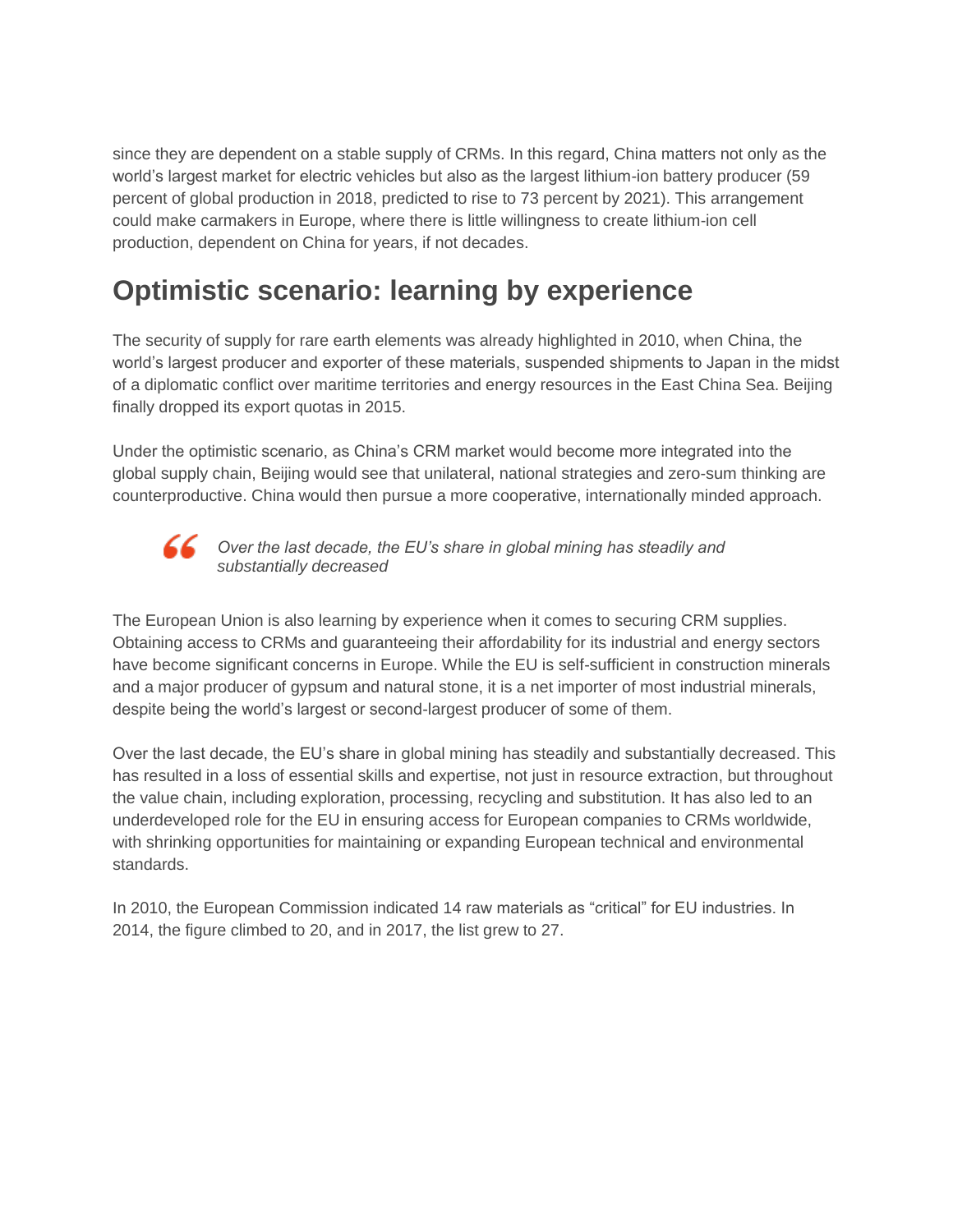

*In 2017, the European Commission designated 27 "critical raw materials" that were crucial to the EU economy. China is a dominant producer of many of them (source: macpixxel for GIS)*

In 2010, the European Commission identified China as the most significant producer of CRMs. Since then, it has developed various strategies to cope with rising demand for these materials and the related supply security challenges, including reuse, reduced use, substitution and recycling of CRMs.

The overall supply challenge for CRMs is not so much geological scarcity, but the fact that their production is often limited to just a few countries and companies. They are only scarce because most of the deposits scattered around the world are unprofitable to extract.

As CRM demand rises on the back of the technological competition between China and the West, Latin American and African countries could come out big winners, due to their reserves of lithium, cobalt, nickel, manganese, copper, iron ore, bauxite, chromium, silver and zinc. However, CRM producers and exporters are confronted with traditional "rentier state" challenges, like resource nationalism and the "resource curse," as well as unprecedented international attention on their mining practices and conditions.

The "**resource curse**" refers to the fact that countries with an abundance of natural resources often have lower economic growth, are less democratic, and are less developed than countries with fewer natural resources.

### 27 critical raw materials (CRMs) as identified by the European Commission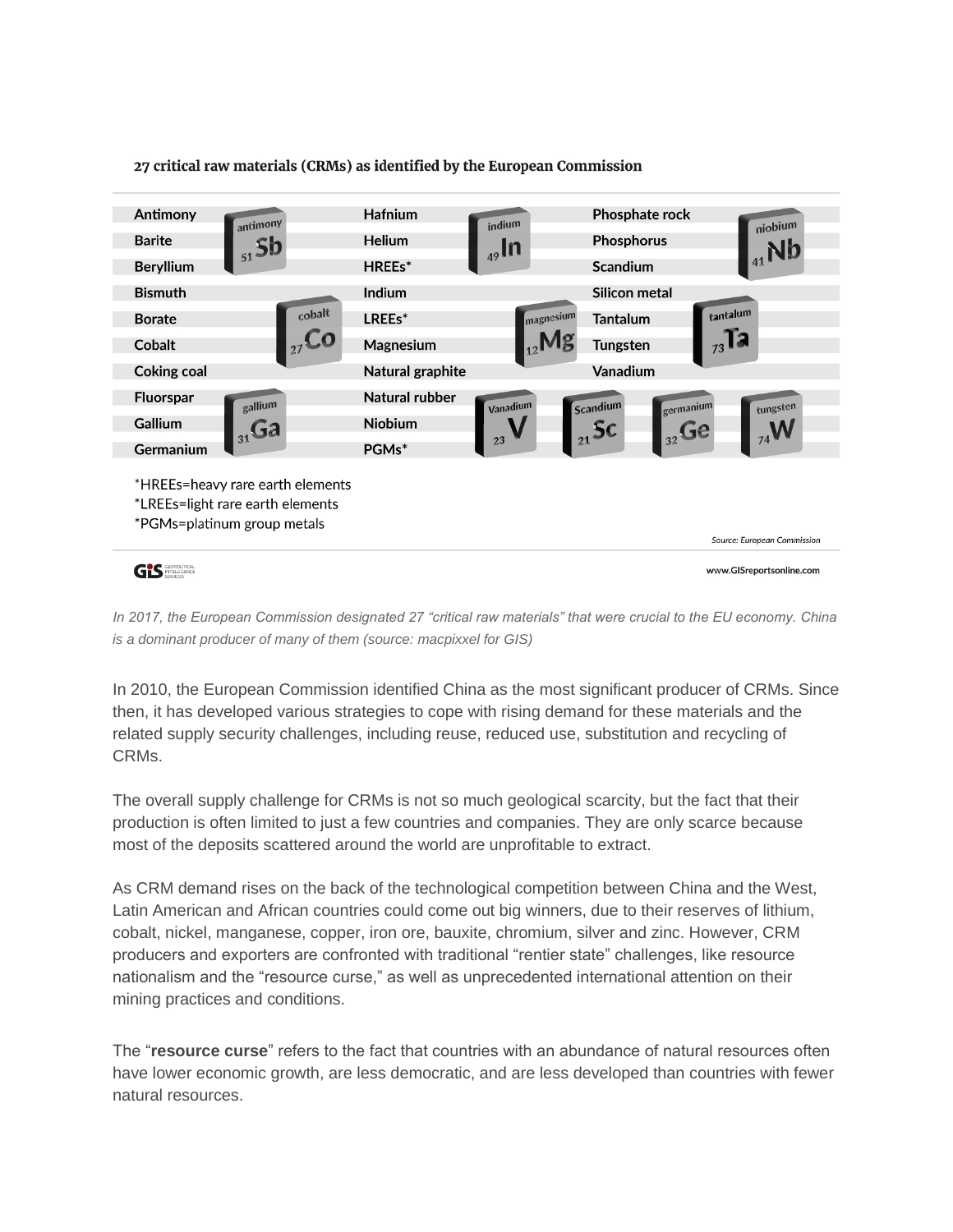Under this optimistic scenario, the development of these resources would not only depend on attractive mining and extraction conditions, but also on political stability and social acceptance. That means the source countries would respect higher environmental standards, avoid human rights abuses, provide safe working conditions and prevent child labor, as well as promote affordable, clean energy. International certification schemes such as the "OECD Due Diligence Guidance" and conflict-free sourcing initiatives offer instruments for more transparency and international collaboration to increase environmental, social and labor standards in developing countries.

Western mining companies, fearing for their international reputation, are already increasing renewables in their energy mix and are trying to reduce the negative environmental impacts that come with CRM production. As the use of green technologies grows and the world becomes more dependent on CRMs, international attention will increasingly fall on these companies' environmental standards and production methods. This will encourage more international cooperation and increase the adherence of Latin American and African countries to adopt international standards.

# **More realistic scenario: growing supply security challenges**

CRM production is geopolitically more problematic than that of conventional oil and gas – particularly when considering the likely increases in demand that will occur. At present, 50 percent of CRMs are located in fragile states or politically unstable regions. In 2017, a World Bank report warned that electricity systems are more "material-intensive" than current fossil-fuel supply systems. It projected that the worldwide demand for metals could double, and demand for lithium could increase by more than 1,000 percent in the coming years. Many lithium experts say not enough attention is being paid to the security of the metal's supply, considering the global expansion in battery use.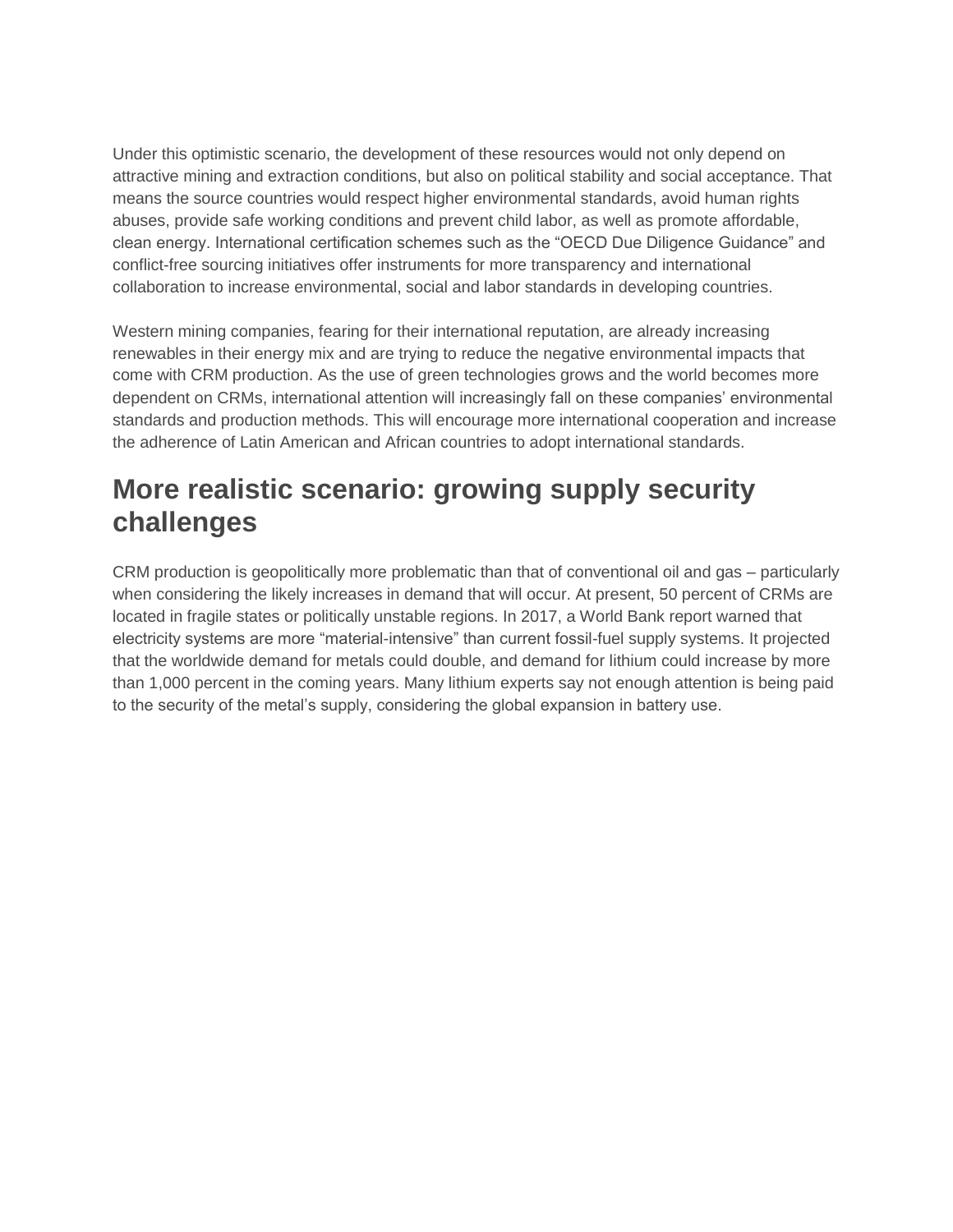## Worldwide lithium production

| Country              | <b>Production 2016</b>             | Change year to year | <b>Reserves</b>  |
|----------------------|------------------------------------|---------------------|------------------|
| <b>United States</b> | Unknown,<br>but rapidly increasing |                     | 38,000 tons      |
| Argentina            | 5,700 tons                         | 58%                 | 2 million tons   |
| Australia            | 14,300 tons                        | 1.4%                | 1.6 million tons |
| Brazil               | 200 tons                           | <b>Flat</b>         | 48,000 tons      |
| Chile                | 12,000 tons                        | 14.2%               | 7.5 million tons |
| China                | 2,000 tons                         | <b>Flat</b>         | 3.2 million tons |
| Portugal             | 200 tons                           | <b>Flat</b>         | 60,000 tons      |
| Zimbabwe             | 900 tons                           | <b>Flat</b>         | 23,000 tons      |
| <b>Total</b>         | 35,000 tons                        | 11.1%               | 14 million tons  |

Source: Dr. F.Umbach based on various sources

# **GIS SECPOLITICAL**

www.GISreportsonline.com

*A global rise in battery use is fueling demand for lithium, which some experts say could increase by more than 1,000 percent in the near future (source: macpixxel for GIS)*

The global supply of cobalt will also remain tight in the short term. More than 50 percent of the world's cobalt is produced in the Democratic Republic of Congo (DRC) – a country that for decades has been plagued by violent conflict, instability, bad governance, human rights abuses, child labor and widespread corruption.

Forecasts suggest that the amount of cobalt used in lithium-ion batteries for electric vehicles alone will increase from 46,000 metric tons in 2016 to 76,000 tons by 2020 and could even reach 180,000 tons by 2026. For every additional million electric vehicles produced, an extra 8,000 tons of cobalt is currently needed. Total worldwide cobalt production could rise from 123,000 tons in 2016 to 314,000 tons by 2030.

China currently produces 80 percent of the world's cobalt chemicals. Much of its feedstock for cobalt concentrates comes from the DRC.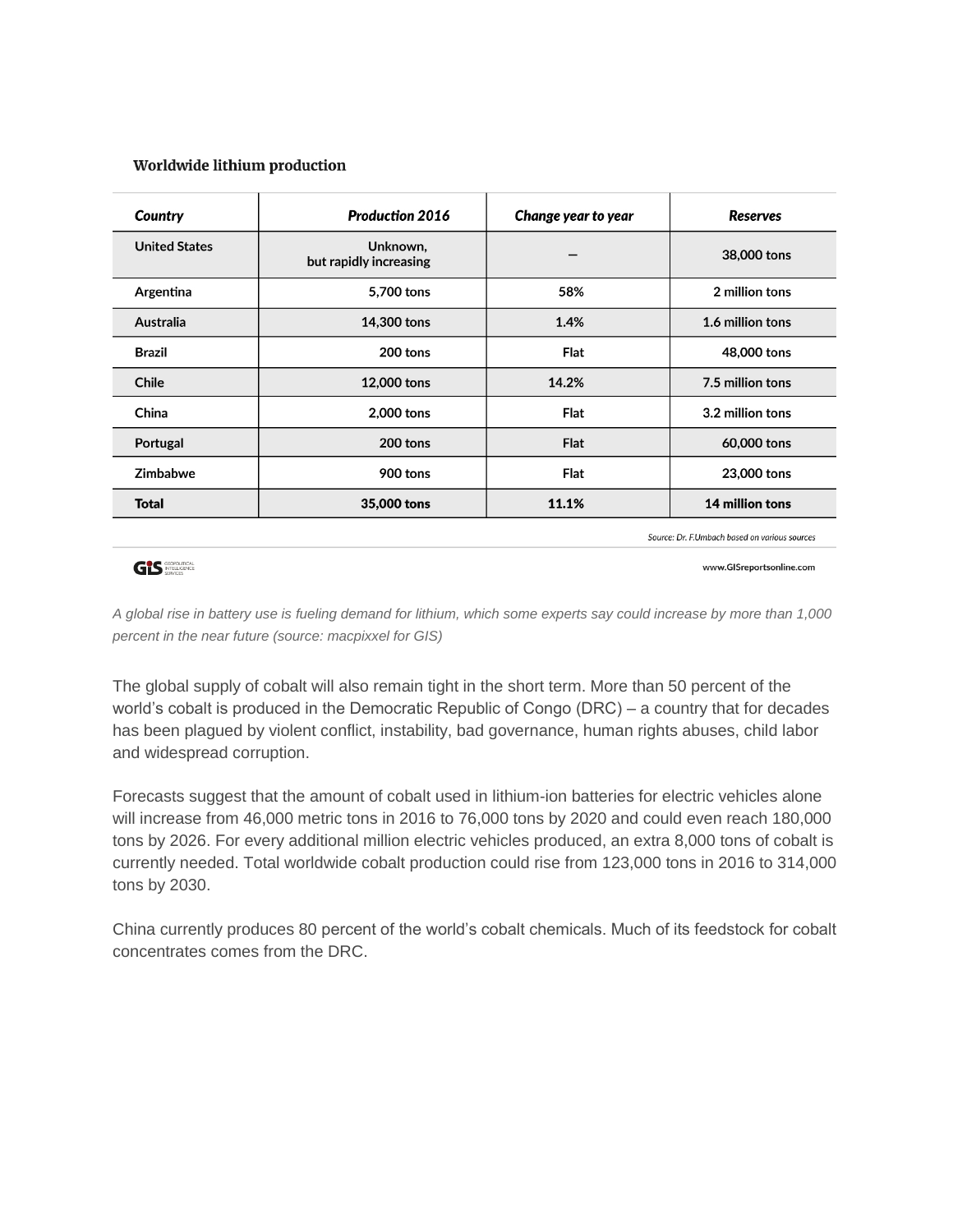### Major cobalt producing countries



The amount of cobalt (tons) that is mined, by country, 2015

*The Democratic Republic of the Congo could gain significant influence as the world's biggest producer of cobalt by far (source: macpixxel for GIS)*

In most cases, geology is not a factor in constraining CRM supply. However, geopolitical and local political conditions, as well as rapid market changes, can lead to supply shortages, price spikes and volatility, and growing dependency on such resources. Environmental risks, corruption, social factors ("not-in-my-backyard" attitudes, social acceptance, etc.) and political machinations can further constrain CRM supply. The biggest worries include:

•accidental supply disruptions or price hikes

•intentional supply disruptions, such as when exports or pricing are used as political instruments

•unequal market conditions, causing an uneven economic playing field

•governance issues, including protectionism and export restrictions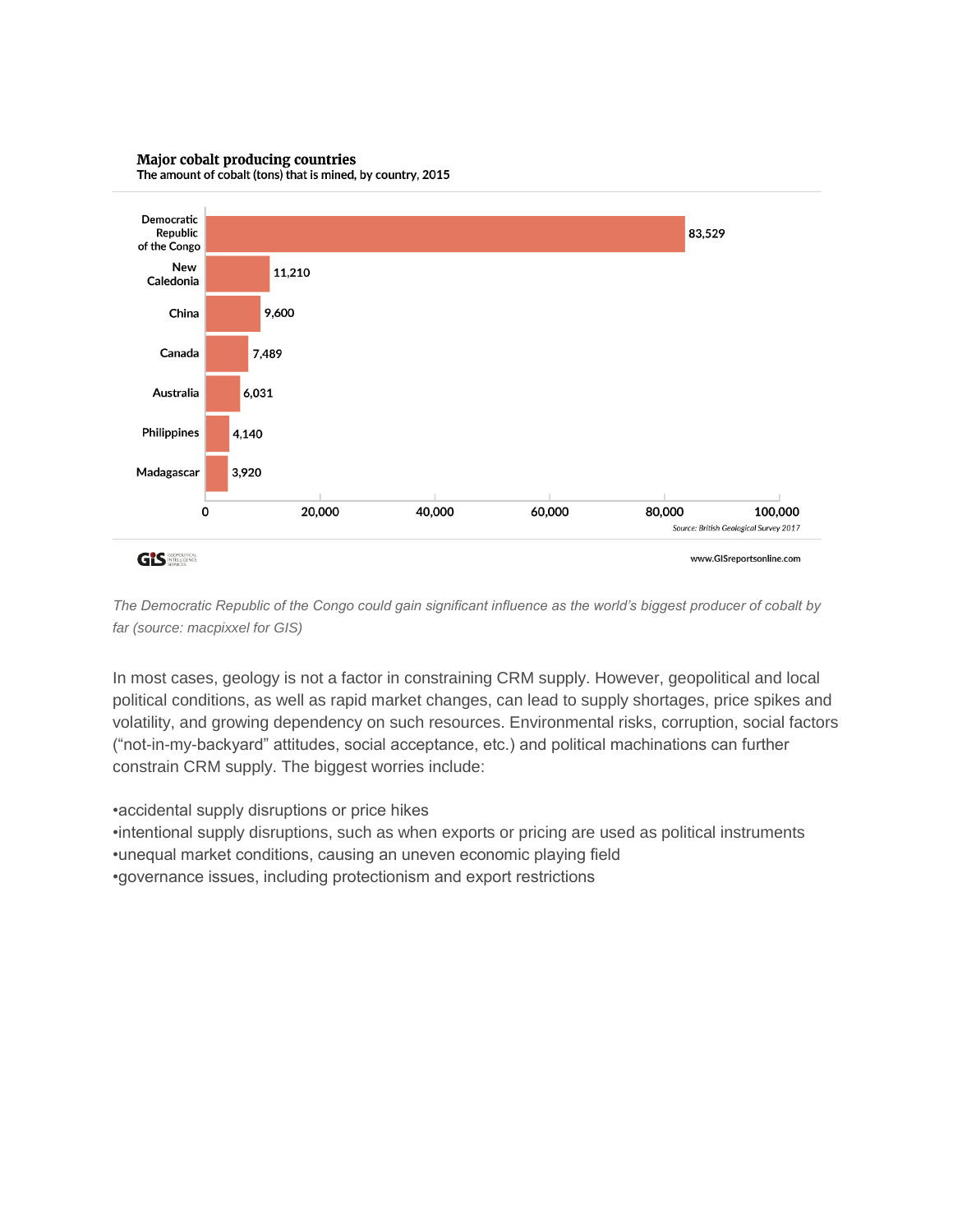

## Movement of cobalt from artisanal mines in the DRC to the global market

*Most of the world's cobalt comes from the Democratic Republic of the Congo. From there, it goes to China, where it is processed and delivered to other markets (source: macpixxel for GIS)*

The dangers are not limited to primary natural resources and CRMs. They also include the security of deliveries of semi-manufactured goods, refined goods and finished products. Moreover, risks such as manipulated prices, supply restrictions and attempts at forming cartels do not only apply to producing and exporting countries. Powerful companies (both state-owned and private) have also implemented opaque pricing mechanisms. Global supply chains are becoming increasingly complex, boundaries between physical and financial markets are being blurred, and market platforms are weakly governed. With this, price manipulation by trading houses, major producers and financial institutions has increased. All this threatens the future CRM supply security.

# *Developing countries may face even more water shortages, rising emissions and toxic pollution*

While the environment might get cleaner in developed countries as a result of expanded battery use [for electric vehicles](https://mandrillapp.com/track/click/30870981/www.gisreportsonline.com?p=eyJzIjoiUE4ybE9iSWozRUZkNmFlcDQzYlU4bVpPOElBIiwidiI6MSwicCI6IntcInVcIjozMDg3MDk4MSxcInZcIjoxLFwidXJsXCI6XCJodHRwczpcXFwvXFxcL3d3dy5naXNyZXBvcnRzb25saW5lLmNvbVxcXC9mb3VyLWltcGxpY2F0aW9ucy1vZi1lbGVjdHJpYy1tb2JpbGl0eSxlbmVyZ3ksMjM3OS5odG1sXCIsXCJpZFwiOlwiNGM5N2FlMzczYzIxNGVhZjkxZGJkZGFiMDljYmM5ZWRcIixcInVybF9pZHNcIjpbXCJkNzlkMTg4YmJkZWJiN2VmMjViMTgxODZiZGZmNzAyMTM4MWQyMGM4XCJdfSJ9) and renewables, the opposite might be true in the developing countries producing CRMs for the rich world – their environmental and social costs are increasing with expanded mining. These countries may face even more water shortages, rising emissions and toxic pollution. They also have to find ways to curb human rights abuses and implement international labor standards.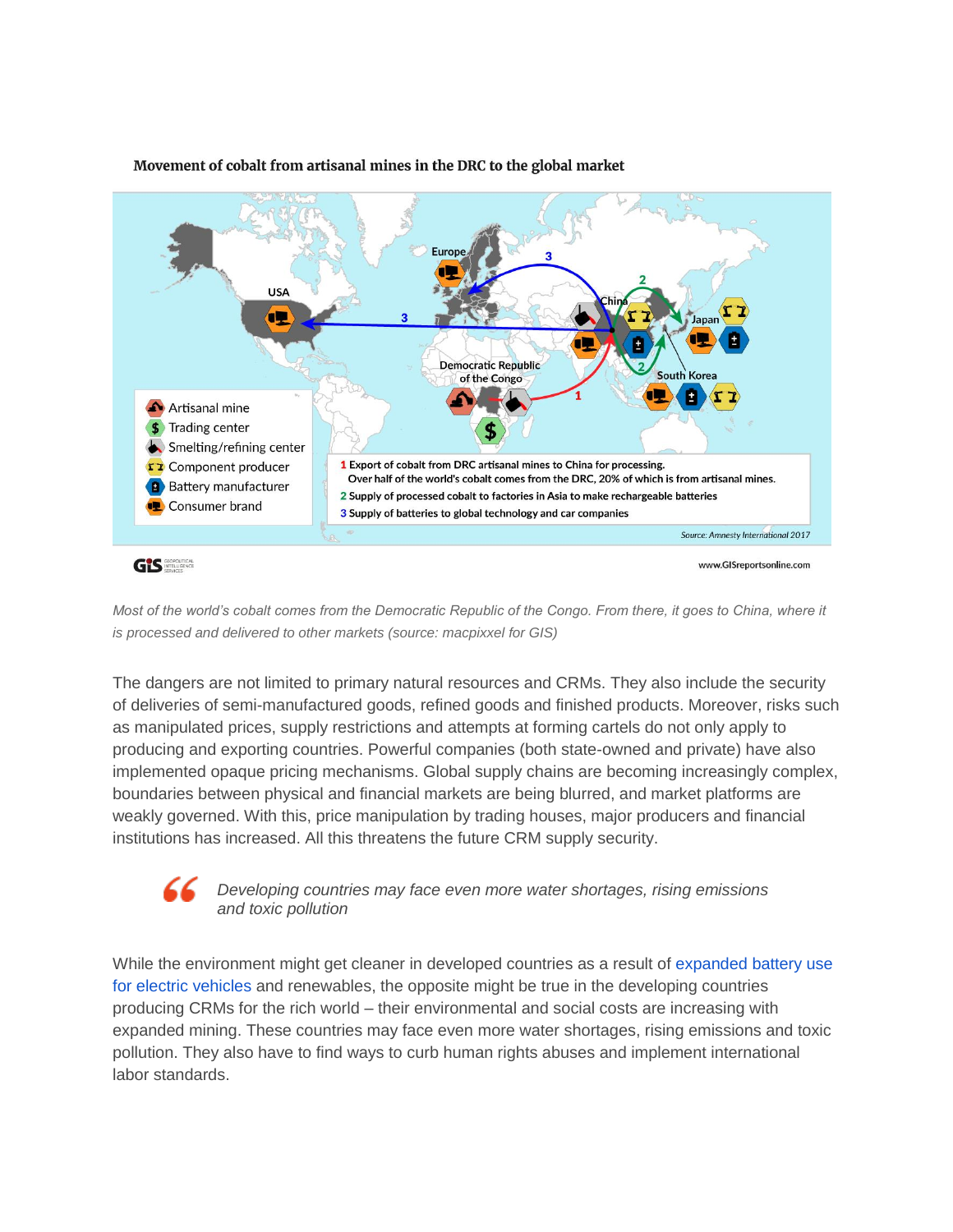Mining supply chains are rarely fully transparent, despite efforts to improve industry practices for responsible sourcing. Some of the largest mining companies still do not publish any emissions targets. Ultimately, achieving improvement in this area depends on the political will of the countries in which the mining firms operate.

A lot also rides on the raw material supplies and investing strategies of China, which will remain the biggest wild card for the CRM supply to the West. Metals prices have for years been determined by China's industrial demand. As prices have recently recovered, the growing dependence on the development of China's electric-vehicle and battery markets is compounded by an equally rising dependence on CRMs such as rare earth elements under Chinese control.

| Country                                                                                                       | <b>Production</b>        | <b>Reserves</b>             |  |
|---------------------------------------------------------------------------------------------------------------|--------------------------|-----------------------------|--|
| China                                                                                                         | 105,000                  | 55,000,000                  |  |
| <b>Brazil</b>                                                                                                 | $\mathbf 0$              | 22,000,000                  |  |
| Australia                                                                                                     | 10,000                   | 3,200,000                   |  |
| India                                                                                                         | N/A                      | 3,100,000                   |  |
| <b>United States</b>                                                                                          | 4,100                    | 1,800,000                   |  |
| Malaysia                                                                                                      | 200                      | 30,000                      |  |
| Russia                                                                                                        | 2,500                    | (listed in other countries) |  |
| <b>Thailand</b>                                                                                               | 2,000                    | N/A                         |  |
| <b>Other countries</b>                                                                                        | N/A                      | 41,000,000                  |  |
| Total                                                                                                         | 124,000                  | 130,000,000                 |  |
| $N/A$ = not available<br>*Includes key metals necessary for some low-carbon technologies, including neodymium | Source: USGS, World Bank |                             |  |

# Rare earth production and reserves in 2015 (in metric tons)

GIS **SECPOLITICAL** 

www.GISreportsonline.com

*China dominates the global market for rare earth elements (source: macpixxel for GIS)*

The trend toward resource nationalism in China and its overall focus on the most disruptive technologies for its technological arms race with the West raises doubts about how China might use its de facto production and export monopoly on rare earth elements. China is systematically increasing its strategic control over the global supply chains for lithium, cobalt and other CRMs. In 2017, China still accounted for around 85 percent of REE supply (105,000 metric tons in 2017) and over 66 percent of its global demand.